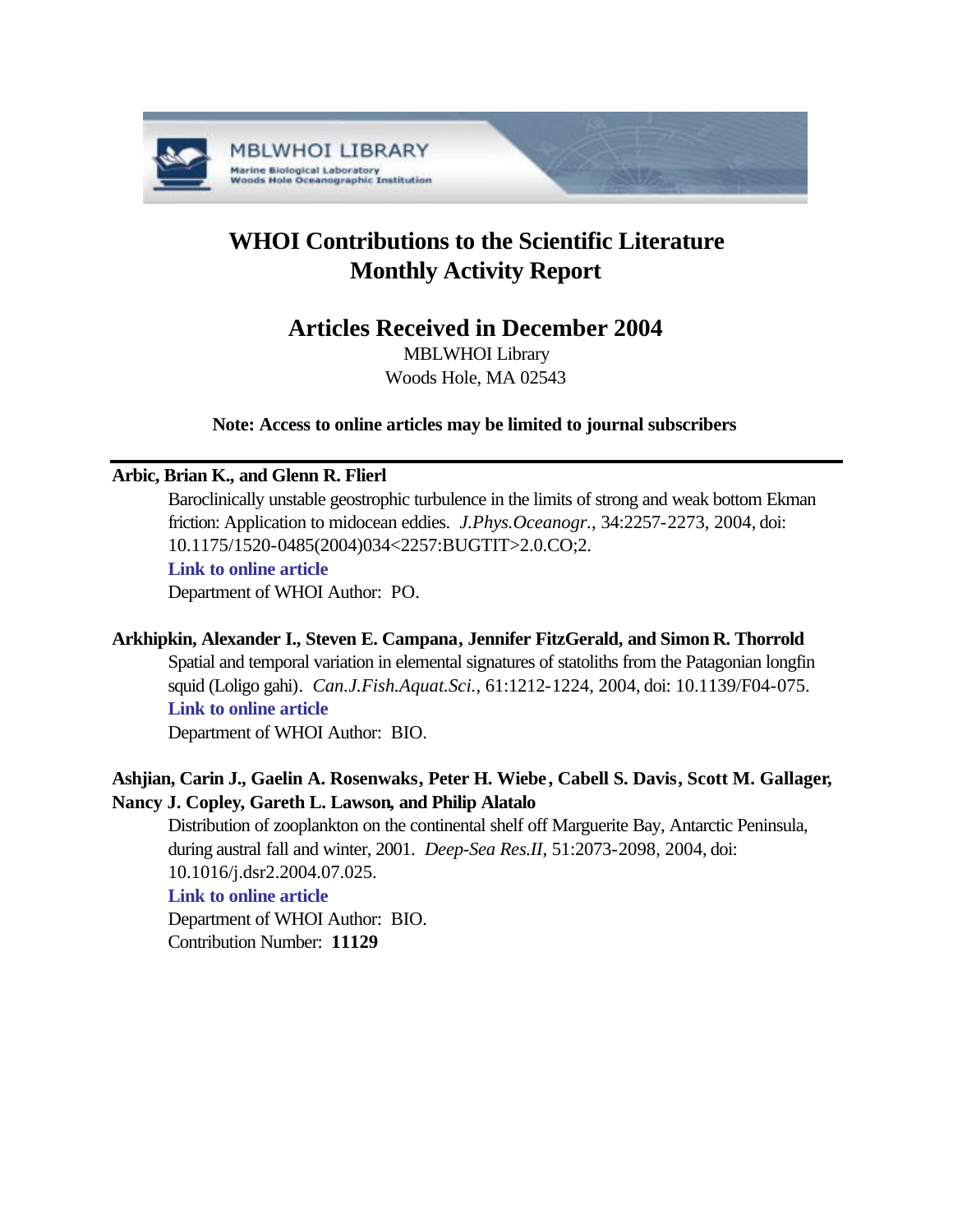## **Bach, Wolfgang, Carlos J. Garrido, Holger Paulick, Jason Harvey, and Martin Rosner** Seawater-peridotite interactions: first insights from ODP Leg 209, MAR 15°N. *Geochem.Geophys.Geosyst.*, 5,Q09F26,doi:10.1029/2004GC000744, 2004, doi: 10.1029/2004GC000744. **[Link to online article](http://dx.doi.org/10.1029/2004GC000744)** Department of WHOI Author: MCG.

Contribution Number: **11193**

### **Band-Schmidt, C. J., L. Morquecho, C. H. Lechuga-Devéze , and D. M. Anderson**

Effects of growth medium, temperature, salinity and seawater source on the growth of *Gymnodinium catenatum* (Dinophyceae) from Bahía Concepción, Gulf of California, Mexico. *J.Plankton Res.*, 26:1459-1470, 2004, doi: 10.1093/plankt/fbh133. **[Link to online article](http://dx.doi.org/10.1093/plankt/fbh133)** Department of WHOI Author: BIO. Contribution Number: **11205**

### **Behn, Mark D., Jian Lin, and Maria T. Zuber**

Effects of hydrothermal cooling and magma injection on mid-ocean ridge temperature structure, deformation, and axial morphology. In: *Mid-Ocean Ridges Hydrothermal Interactions between the Lithosphere and Oceans.* Christopher German, Jian Lin and Lindsay M. Parson, eds. Washington, DC: American Geophysical Union, :151-165, 2004, doi: 10.1029/148GM06. **[Link to online article](http://dx.doi.org10.1029/148GM06)** Department of WHOI Author: GEOL. Contribution Number: **11090**

### **Camilli, R., B. Bingham, M. Jakuba, H. Singh, and J. Whelan**

Integrating in-situ chemical sampling with AUV control systems. *Oceans '04*, :101-109, 2004. Department of WHOI Author: AOPE. MCG.

## **Chaffey, Mark, Larry Bird, Jon Erickson, John Graybeal, Andy Hamilton, Kent Headley, Mike Kelley, Lance McBride, Ed Mellinger, Tim Meese, Tom O'Reilly, Walter Paul, Mike Risi, and Wayne Radochonski**

MBARI's buoy based seafloor observatory design. *Oceans '04*, :1975-1984, 2004. Department of WHOI Author: AOPE.

## **Chave, A. D., B. St. Arnaud, M. Abbott, J. R. Delaney, R. Johnson, E. Lazowska, A. R. Maffei, J. A. Orcutt, and L. Smarr**

A management concept for ocean observatories based on web services. *Oceans '04*, :2187- 2193, 2004.

Department of WHOI Author: AOPE.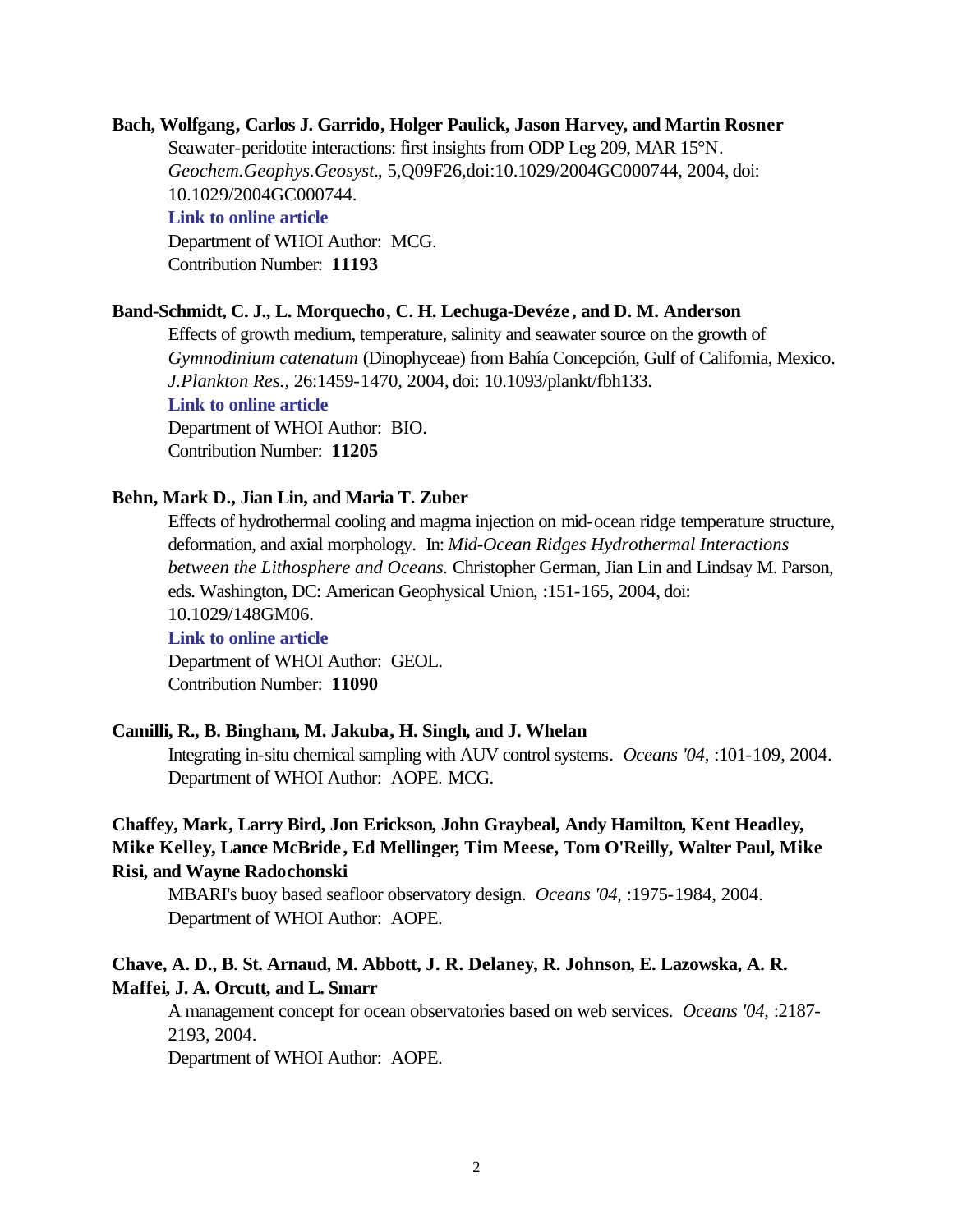## **Chu, D., K. G. Foote, T. R. Hammar, L. C. Hufnagle, Jr., and J. M. Jech**

Calibrating a 90-kHz multibeam sonar: illustrating protocols. *Oceans '04*, :438-442, 2004. Department of WHOI Author: AOPE. Contribution Number: **11223**

## **Clift, Peter D., Ian H. Campbell, Malcolm S. Pringle, Andrew Carter, Xifan Zhang, Kip V. Hodges, Ali Athar Khan, and Charlotte M. Allen**

Thermochronology of the modern Indus River bedload: New insight into the controls on the marine stratigraphic record. *Tectonics*, 23,TC5013,doi:10.1029/2003TC001559, 2004, doi: 10.1029/2003TC001559.

**[Link to online article](http://dx.doi.org/10.1029/2003TC001559)**

Department of WHOI Author: GEOL.

## **Crisp, D., R. M. Atlas, F.-M. Breon, L. R. Brown, J. P. Burrows, P. Ciais, B. J. Connor, S. C. Doney, I. Y. Fung, D. J. Jacob, C. E. Miller, D. O'Brien, S. Pawson, J. T Randerson, P. Rayner, R. J. Salawitch, S. P Sander, B. Sen, G. L. Stephens, et al**

The Orbiting Carbon Observatory (OCO) mission. *Advanc.Space Res.*, 34:700-709, 2004, doi: 10.1016/j.asr.2003.08.062. **[Link to online article](http://dx.doi.org/10.1016/j.asr.2003.08.062)**

Department of WHOI Author: MCG.

## **Donnelly, Jeffrey P., Jessica Butler, Stuart Roll, Micah Wengren, and Thompson Webb, III**

A backbarrier overwash record of intense storms from Brigantine, New Jersey. *Mar.Geol.*, 210:107-121, 2004, doi: 10.1016/j.margeo.2004.05.005.

**[Link to online article](http://dx.doi.org/10.1016/j.margeo.2004.05.005)**

Department of WHOI Author: GEOL. Contribution Number: **10880**

## **Dougherty, Amy J., Duncan M. FitzGerald, and Ilya V. Buynevich**

Evidence for storm-dominated early progradation of Castle Neck Barrier, Massachusetts, USA. *Mar.Geol.*, 210:123-134, 2004, doi: 10.1016/j.margeo.2004.05.006. **[Link to online article](http://dx.doi.org/10.1016/j.margeo.2004.05.006)**

Department of WHOI Author: GEOL.

## **Edgcomb, Virginia P., Stephen J. Molyneaux, Mak A. Saito, Karen Lloyd, Simon Boer, Carl O. Wirsen, Michael S. Atkins, and Andreas Teske**

Sulfide ameliorates metal toxicity for deep-sea hydrothermal vent archaea. *Appl.Environ.Microbiol.*, 70:2551-2555, 2004, doi: 10.1128/AEM.70.4.2551-2555.2004. **[Link to online article](http://dx.doi.org/10.1128/AEM.70.4.2551-2555.2004)** Department of WHOI Author: BIO. MCG. Contribution Number: **10928**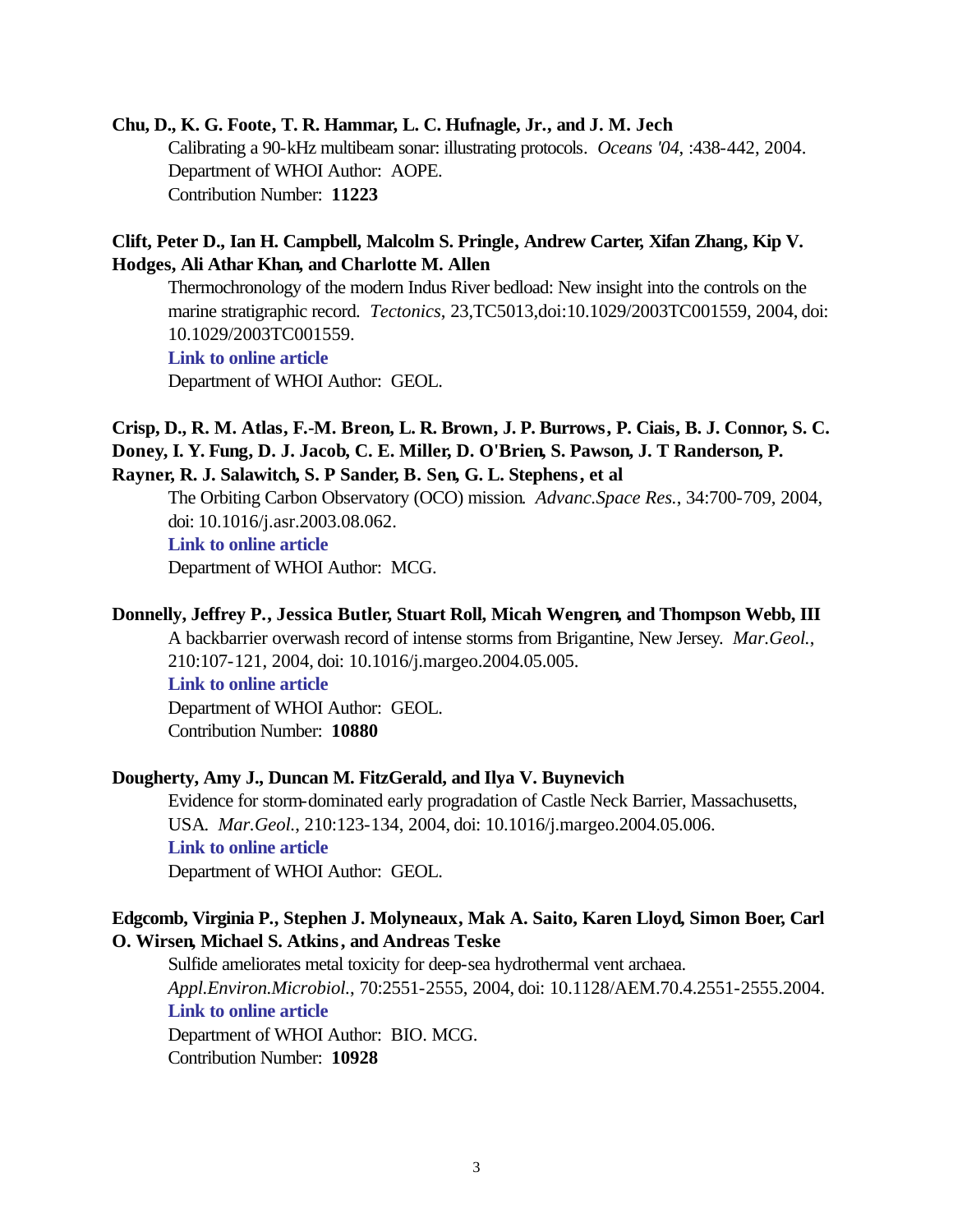### **Falkowski, Paul G., and Cabell S. Davis**

Natural proportions. *Nature*, 431:131, 2004, doi: 10.1038/431131a. **[Link to online article](http://dx.doi.org/10.1038/431131a)** Department of WHOI Author: BIO.

## **Fornari, Daniel, Maurice Tivey, Hans Schouten, Michael Perfit, Dana Yoerger, Al Bradley, Margo Edwards, Rachel Haymon, Daniel Scheirer, Karen Von Damm, Timothy Shank, and Adam Soule**

Submarine lava flow emplacement at the East Pacific Rise 9°50'N: implications for uppermost ocean crust stratigraphy and hydrothermal fluid circulation. In: *Mid-Ocean Ridges Hydrothermal Interactions between the Lithosphere and Oceans.* Christopher German, Jian Lin and Lindsay M. Parson, eds. Washington, DC: American Geophysical Union, :187-217, 2004, doi: 10.1029/148GM08.

## **[Link to online article](http://dx.doi.org/10.1029/148GM08)**

Department of WHOI Author: GEOL. AOPE. BIO. Contribution Number: **11172**

### **Freitag, L., and M. Stojanovic**

MMSE acquisition of DSSS acoustic communication signals. *Oceans '04*, :14-19, 2004. Department of WHOI Author: AOPE.

### **Fuchs, Heidi L., Lauren S. Mullineaux, and Andrew R. Solow**

Sinking behavior of gastropod larvae (*Ilyanassa obsoleta*) in turbulence. *Limnol.Oceanogr.*, 49:1937-1948, 2004. Department of WHOI Author: BIO. MPC. Contribution Number: **11142**

### **Jenkins, W. J.**

Tracers of ocean mixing*.* In: *Treatise on Geochemistry.* Heinrich D. Holland and Karl K. Turekian, eds. New York, NY: Elsevier, 6:223-246, 2003. Department of WHOI Author: MCG.

### **Jiang, Houshuo, and Gustav-Adolf Paffenhofer**

Relation of behavior of copepod juveniles to potential predation by omnivorous copepods: an empirical-modeling study. *Mar.Ecol.Prog.Ser.*, 278:225-239, 2004. **[Link to online article](http://www.int-res.com/articles/meps2004/278/m278p225.pdf)** Department of WHOI Author: AOPE. Contribution Number: **11066**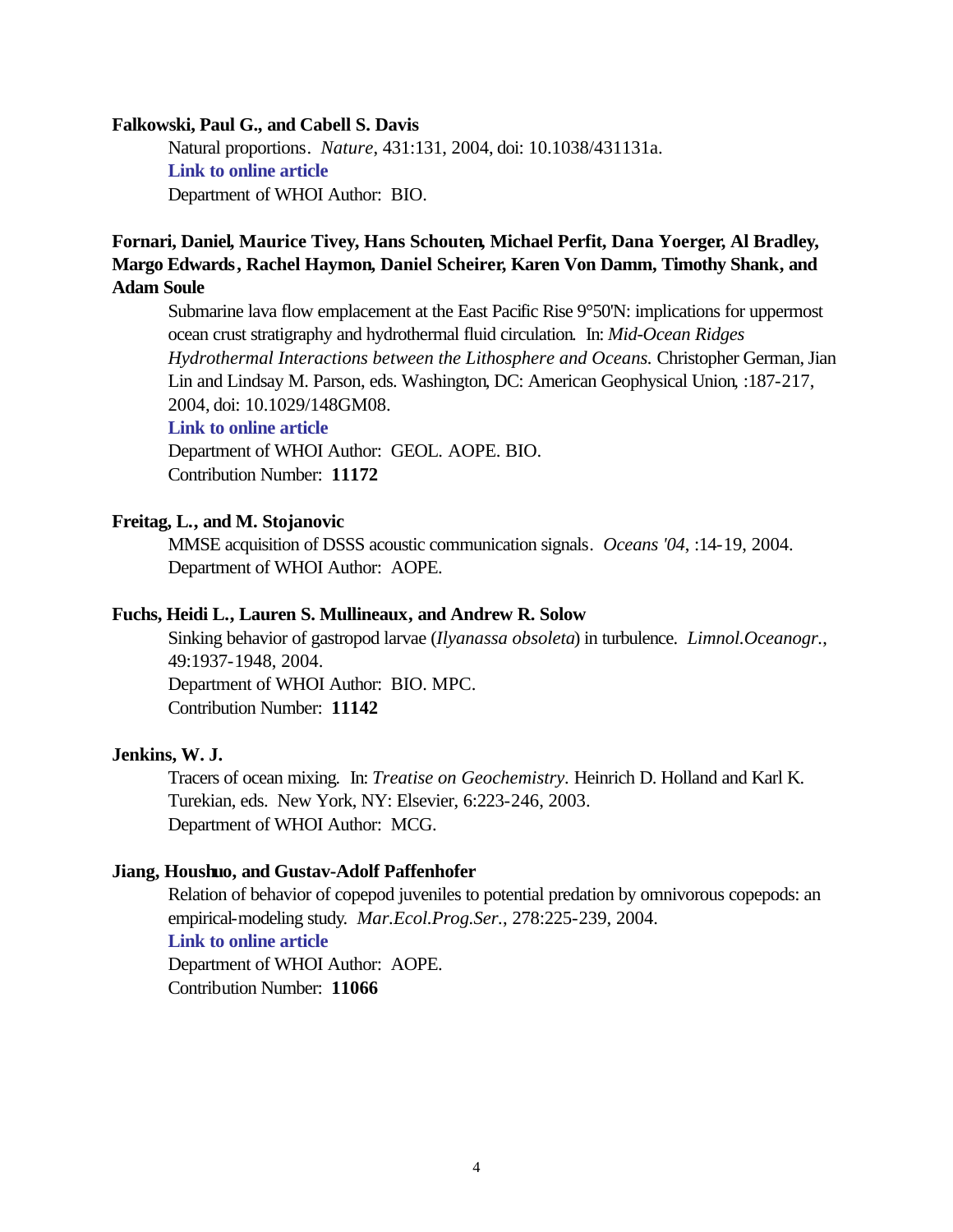### **Keigwin, Lloyd D.**

Radiocarbon and stable isotope constraints on last glacial maximum and Younger Dryas ventilation in the western North Atlantic. *Paleoceanography*, 19,PA4012,doi:10.1029/2004PA001029, 2004, doi: 10.1029/2004PA001029. **[Link to online article](http://dx.doi.org/10.1029/2004PA001029)** Department of WHOI Author: GEOL.

### **Kurz, Mark D., Joshua Curtice, Dempsey E. Lott, III, and Andy Solow**

Rapid helium isotopic variability in Mauna Kea shield lavas from the Hawaiian Scientific Drilling Project. *Geochem.Geophys.Geosyst.*, 5,Q04G14,doi:10.1029/2002GC000439, 2004, doi: 10.1029/2002GC000439. **[Link to online article](http://dx.doi.org/10.1029/2002GC000439)** Department of WHOI Author: MCG. MPC.

Contribution Number: **11086**

## **Lawson, Gareth L., Peter H. Wiebe, Carin J. Ashjian, Scott M. Gallager, Cabell S. Davis, and Jospeh D. Warren**

Acoustically-inferred zooplankton distribution in relation to hydrography west of the Antarctic Peninsula. *Deep-Sea Res.II*, 51:2041-2072, 2004, doi: 10.1016/j.dsr2.2004.07.022. **[Link to online article](http://dx.doi.org/10.1016/j.dsr2.2004.07.022)** Department of WHOI Author: BIO. Contribution Number: **11124**

### **Ledwell, James R., Timothy F. Duda, Miles A. Sundermeyer, and Harvey E. Seim**

Mixing in a coastal environment: 1. A view from dye dispersion. *J.Geophys.Res.*, 109,C10013,doi:10.1029/2003JC002194, 2004, doi: 10.1029/2003JC002194. **[Link to online article](http://dx.doi.org/10.1029/2003JC002194)**

Department of WHOI Author: AOPE. Contribution Number: **11243**

## **Malins, Donald C., John J. Stegeman, Jack W. Anderson, Paul M. Johnson, Jordan Gold, and Katie M. Anderson**

Structural changes in gill DNA reveal the effects of contaminants on Puget Sound fish. *Environ.Health Perspect.*, 112:511-515, 2004, doi: 10.1289/ehp.6719. **[Link to online article](http://dx.doi.org/10.1289/ehp.6719)** Department of WHOI Author: BIO.

Contribution Number: **10827**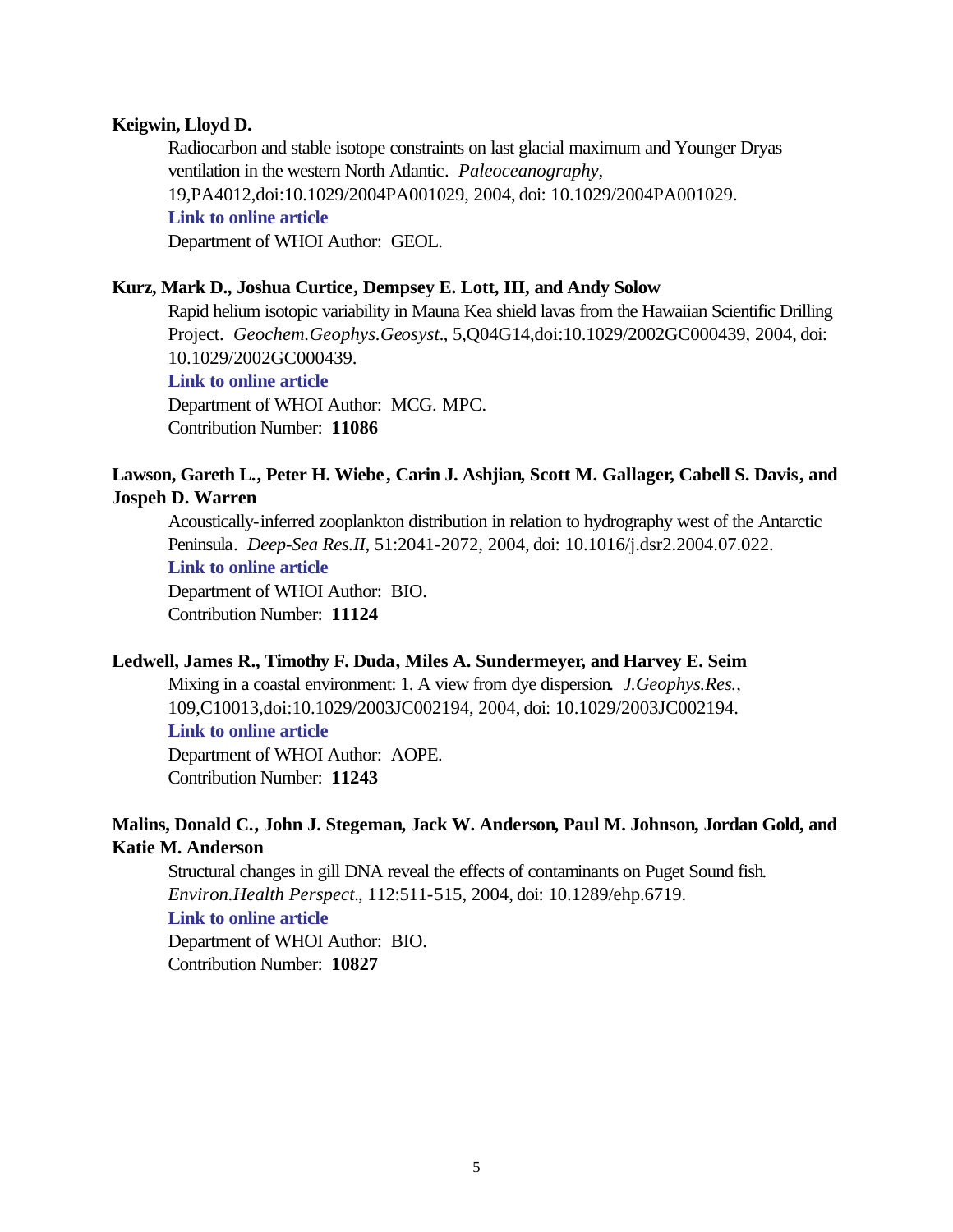### **Martin, W. R., and F. L. Sayles**

The recycling of biogenic material at the seafloor. In: *Treatise on Geochemistry.* Henry Elderfield, ed. San Diego, CA: Elsevier, 7:37-65, 2003. Department of WHOI Author: MCG.

### **Marvier, Michelle, Peter Kareiva, and Michael G. Neubert**

Habitat destruction, fragmentation, and disturbance promote invasion by habitat generalists in a multispecies metapopulation. *Risk Anal.*, 24:869-878, 2004, doi: 10.1111/j.0272- 4332.2004.00485.x.

## **[Link to online article](http://dx.doi.org/10.1111/j.0272-4332.2004.00485.x)**

Department of WHOI Author: BIO. Contribution Number: **11182**

## **McCollom, Thomas M., and Jeffrey S. Seewald**

Experimental contraints on the hydrothermal reactivity of organic acids and acid anions: I. Formic acid and formate. *Geochim.Cosmochim.Acta*, 67:3625-3544, 2003, doi: 10.1016/S0016-7037(03)00136-4.

### **[Link to online article](http://dx.doi.org/10.1016/S0016-7037(03)00136-4)**

Department of WHOI Author: MCG.

### **McCollom, Thomas M., and Jeffrey S. Seewald**

Experimental study of the hydrothermal reactivity of organic acids and acid anions: II. Acetic acid, acetate, and valeric acid. *Geochim.Cosmochim.Acta*, 67:3645-3664, 2003, doi: 10.1016/S0016-7037(03)00135-2.

### **[Link to online article](http://dx.doi.org/10.1016/S0016-7037(03)00135-2)**

Department of WHOI Author: MCG.

## **McPhee-Shaw, E. E., R. W. Sternberg, B. Mullenbach, and A. S. Ogston**

Observations of intermediate nepheloid layers on the northern California continental margin. *Cont.Shelf Res.*, 24:693-720, 2004, doi: 10.1016/j.csr.2004.01.004. **[Link to online article](http://dx.doi.org/10.1016/j.csr.2004.01.004)** Department of WHOI Author: AOPE.

### **Mikada, H., and A. D. Chave**

Science requirements as the design drivers for ocean observatories. *Oceans '04*, :2164-2169, 2004.

Department of WHOI Author: AOPE.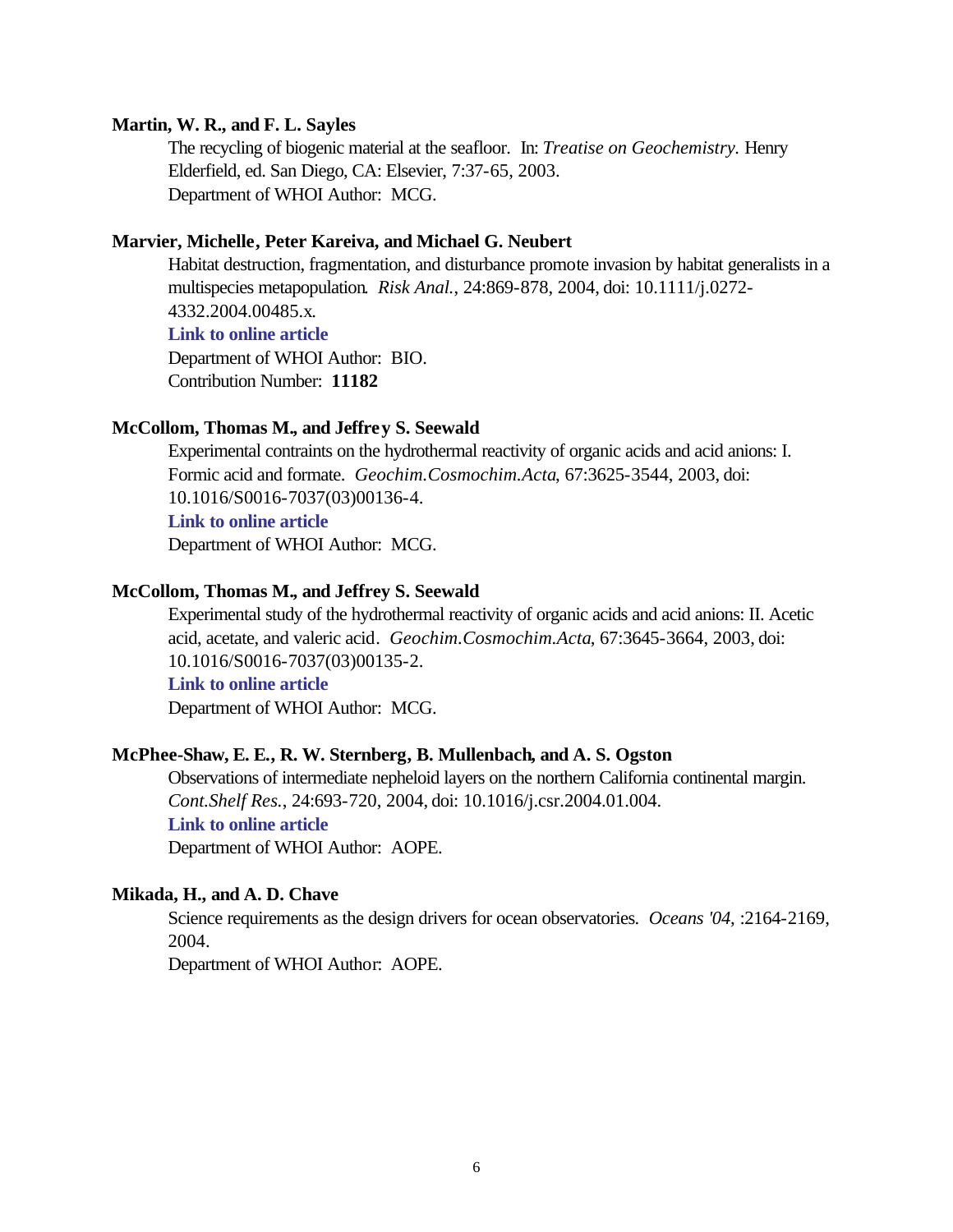### **Moore, Michael, Lisa Steiner, and Beatrice Jann**

Cetacean surveys in the Cape Verde Islands and the use of cookiecutter shark bite lesions as a population marker for fin whales. *Aquat.Mamm.*, 29:383-389, 2003. Department of WHOI Author: BIO. Contribution Number: **10828**

### **Niehoff, Barbara**

The effect of food limitation on gonad development and egg production of the planktonic copepod *Calnus finmarchicus*. *J.Exp.Mar.Biol.Ecol.*, 307:237-259, 2004, doi: 10.1016/j.jembe.2004.02.006.

### **[Link to online article](http://dx.doi.org/10.1016/j.jembe.2004.02.006)**

Department of WHOI Author: BIO. Contribution Number: **11127**

### **Pettitt, Robert A., Jr., Andrew Bowen, Robert Elder, Jonathan Howland, and Matthew Naiman**

Power system for the new Jason ROV. *Oceans '04*, :1727-1731, 2004. Department of WHOI Author: AOPE. Contribution Number: **NONE**

### **Pizarro, Oscar, Ryan Eustice, and Hanumant Singh**

Large area 3D reconstructions from underwater surveys. *Oceans '04*, :678-687, 2004. Department of WHOI Author: AOPE.

### **Ravizza, G. E., and J. C. Zachos**

Records of Cenozoic Ocean Chemistry. In: *Treatise on Geochemistry.* Heinrich D. Holland and Karl K. Turekian, eds. New York, NY: Elsevier, 6:551-581, 2003. Department of WHOI Author: GEOL.

### **Robinson, Christie A., Joan M. Bernhard, Lisa A. Levin, Guillermo F. Mendoza, and Jessica K. Blanks**

Surficial hydrocarbon seep infauna from Blake Ridge (Atlantic Ocean, 2150 m) and the Gulf of Mexico (690-2240 m). *Mar.Ecol.*, 25:313-336, 2004, doi: 10.1111/j.1439- 0485.2004.00034.x.

### **[Link to online article](http://dx.doi.org/10.1111/j.1439-0485.2004.00034.x)**

Department of WHOI Author: GEOL.

### **Roman, Chris, and Hanumant Singh**

Micro-bathymetric mapping using acoustic range images. *Oceans '04*, :1574-1579, 2004. Department of WHOI Author: AOPE.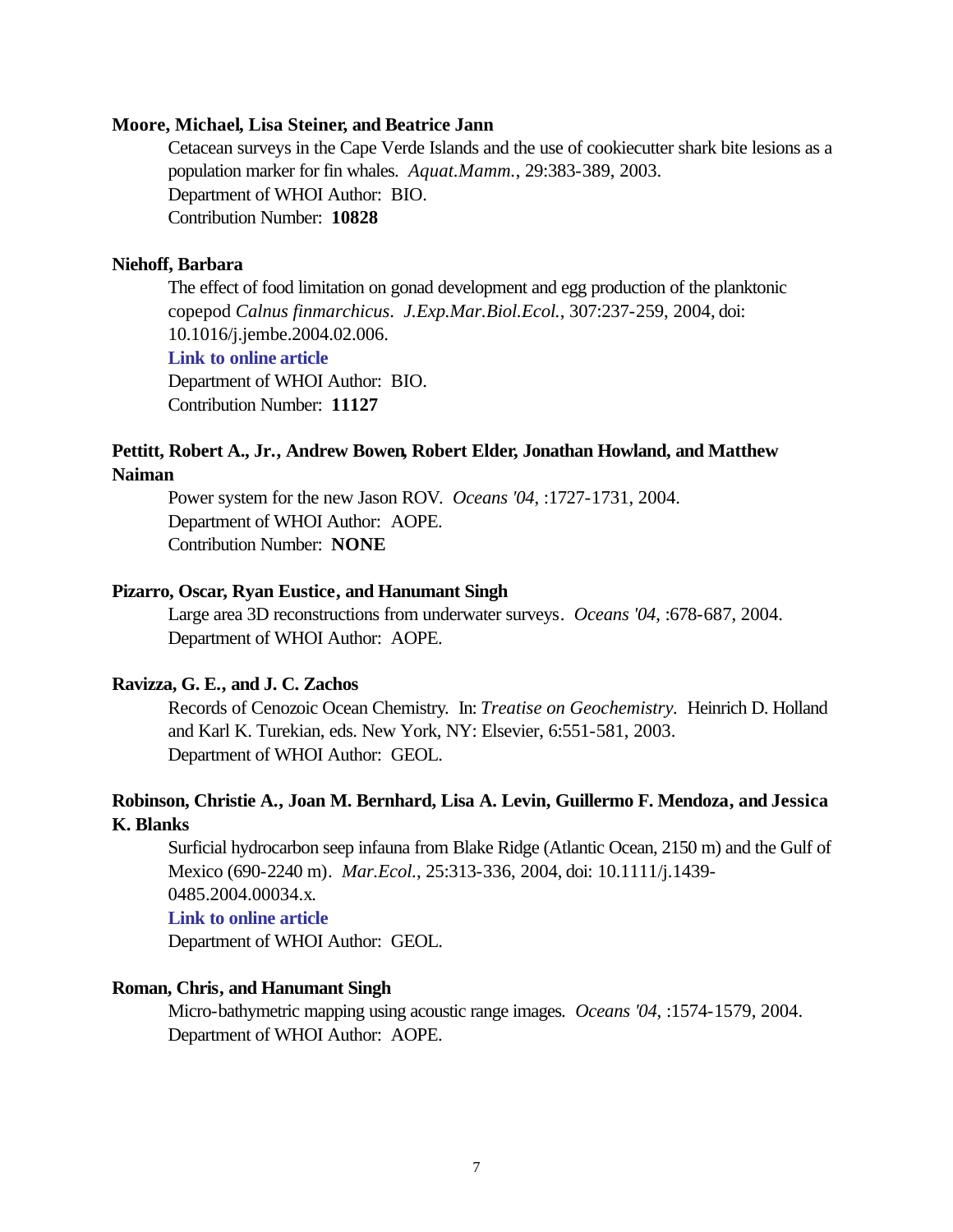### **Rzhanov, Y., L. Mayer, and D. Fornari**

Deep-sea image processing. *Oceans '04*, :647-652, 2004. Department of WHOI Author: GEOL.

#### **Sengco, Mario R., and Donald M. Anderson**

Controlling harmful algal blooms through clay flocculation. *J.Eukaryot.Microbiol.*, 51:169– 172, 2004, doi: 10.1368/1066-5234(2004)051<0169:CHABTC>2.0.CO;2. **[Link to online article](http://dx.doi.org/10.1368/1066-5234(2004)051<0169:CHABTC>2.0.CO;2)** Department of WHOI Author: BIO.

### **Sessions, Alex L., Sean P. Sylva, Roger E. Summons, and John M. Hayes**

Isotopic exchange of carbon-bound hydrogen over geologic timescales. *Geochim.Cosmochim.Acta*, 68:1545-1559, 2004, doi: 10.1016/j.gca.2003.06.004. **[Link to online article](http://dx.doi.org/10.1016/j.gca.2003.06.004)** Department of WHOI Author: GEOL.

### **Seyfried, W. E., Jr., J. S. Seewald, M. E. Berndt, K. Ding, and D. I. Foustoukos**

Correction to "Chemistry of hydrothermal vent fluids from the Main Endeavour Field, northern Juan de Fuca Ridge: Geochemical controls in the aftermath of June 1999 seismic events". *J.Geophys.Res.*, 109,B07105,doi:10.1029/2004JB003219, 2004, doi: 10.1029/2004JB003219. **[Link to online article](http://dx.doi.org/10.1029/2004JB003219)**

Department of WHOI Author: MCG.

## **Smith, Deborah K., Robert P. Dziak, Haru Matsumoto, Christopher G. Fox, and Maya Tolstoy**

Autonomous hydrophone array monitors seismic activity at northern Mid-Atlantic Ridge. *Eos*, 85:1,5, 2004.

**[Link to online article](http://www.agu.org/journals/eo/eo0401/2004EO010001.pdf#anchor)**

Department of WHOI Author: GEOL.

### **Sonnichsen, F., A. Maffei, K. Asakawa, and X. Garcia**

Basic requirements and options for communication systmes in scientific underwater cable networks. *Oceans '04*, :2211-2218, 2004. Department of WHOI Author: AOPE. ADMIN.

#### **Talley, Wayne K., Di Jin, and Hauke Kite-Powell**

Post OPA-90 vessel spill differentials: transfers versus vessel accidents. *Marit.Policy Manage.*, 31:225-240, 2004, doi: 10.1080/0308883042000209571. **[Link to online article](http://dx.doi.org/10.1080/0308883042000209571)** Department of WHOI Author: MPC. Contribution Number: **11079**